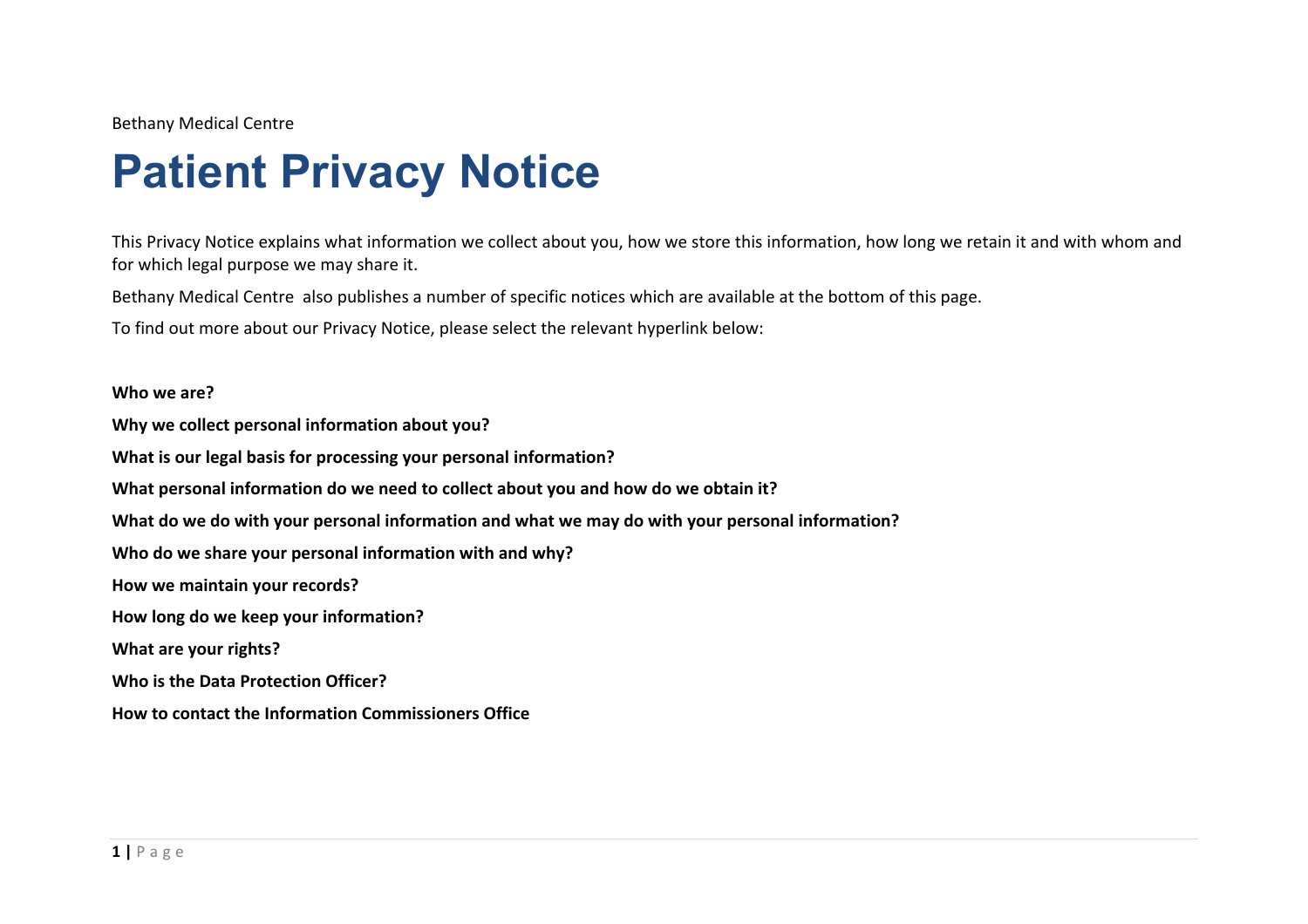| Who we are?                                                                               | Bethany Medical Centre employs more than 12 and runs from 151 Grafton Street.<br>Our Practice is registered with the Information Commissioner's Office (ICO) to process personal and special<br>categories of information under the Data Protection Act 2018 and our registration number is Z7474355<br>For further information please refer to the 'About US' page on our website<br>https://www.bethanymedical.co.uk |
|-------------------------------------------------------------------------------------------|------------------------------------------------------------------------------------------------------------------------------------------------------------------------------------------------------------------------------------------------------------------------------------------------------------------------------------------------------------------------------------------------------------------------|
| Why we collect<br>personal<br>information about<br>you?                                   | The staff caring for you need to collect and maintain information about your health, treatment and care, so that<br>you can be given the best possible care. This personal information can be held in a variety of formats, including<br>paper records, electronically on computer systems, in video and audio files.                                                                                                  |
| <b>What is our legal</b><br>basis for processing<br>personal<br>information about<br>you? | Any personal information we hold about you is processed for the purposes of 'provision of health or social care or<br>treatment or the management of health of social care systems and services under chapter 2, section 9 of the Data<br><b>Protection Act 2018</b><br>For further information on this legislation please visit: http://www.legislation.gov.uk/                                                       |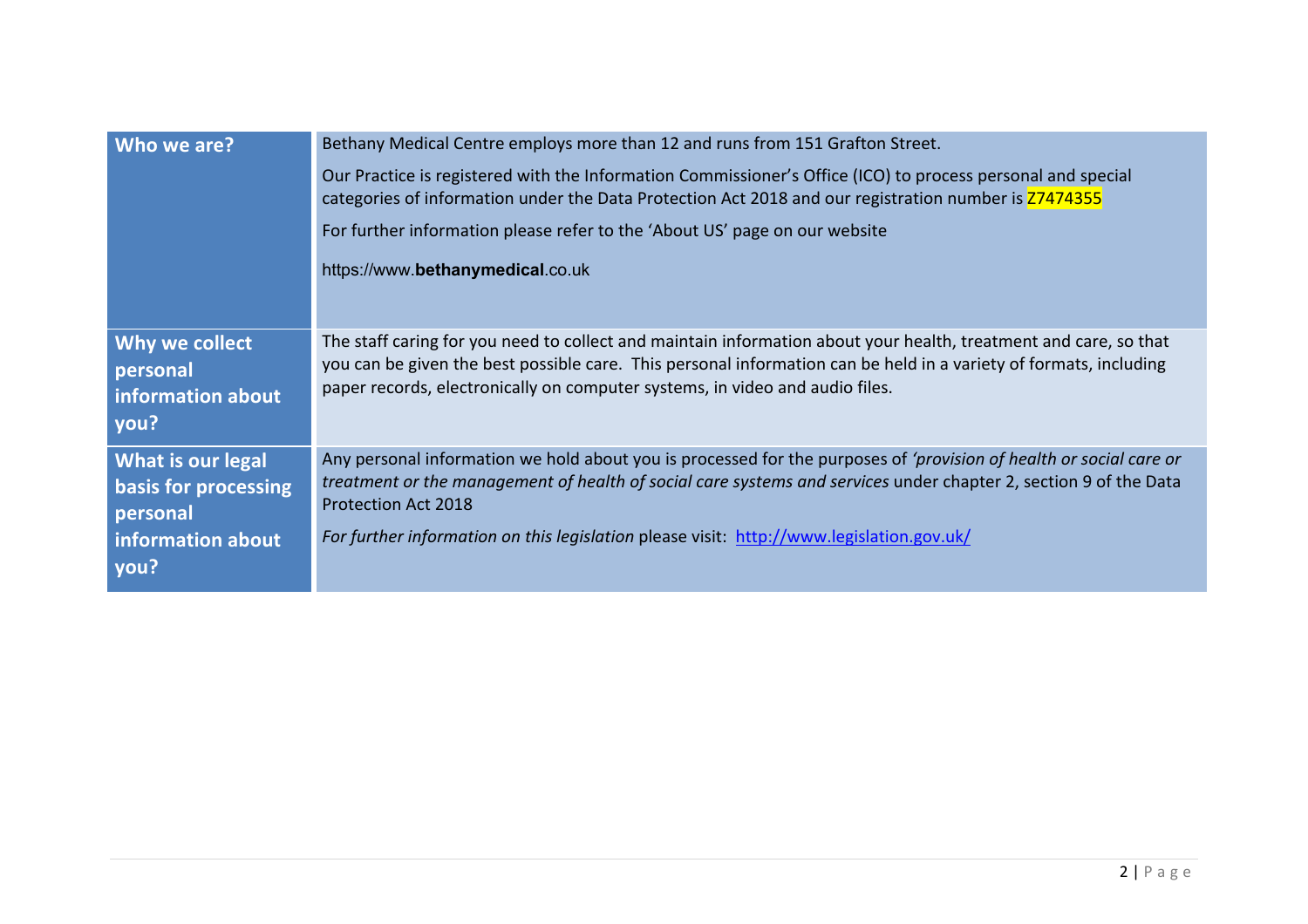## **What personal information do we need to collect about you and how do we obtain it?**

Personal information about you is collected in a number of ways. This can be from referral details from our staff, other 3<sup>rd</sup> parties or hospitals, directly from you or your authorised representative.

We will likely hold the following basic personal information about you: your name, address (including correspondence), telephone numbers, date of birth, next of kin contacts, etc. We might also hold your email address, marital status, occupation, overseas status, place of birth and preferred name or maiden name.

In addition to the above, we may hold sensitive personal information about you which could include:

- Notes and reports about your health, treatment and care, including:
	- your medical conditions
	- results of investigations, such as x-rays and laboratory tests
	- future care you may need
	- personal information from people who care for and know you, such as relatives and health or social care professionals
	- other personal information such as smoking status and any learning disabilities
- Your religion and ethnic origin
- Whether or not you are subject to any protection orders regarding your health, wellbeing and human rights (safeguarding status).

It is important for us to have a complete picture of you as this will assist staff to deliver appropriate treatment and care plans in accordance with your needs.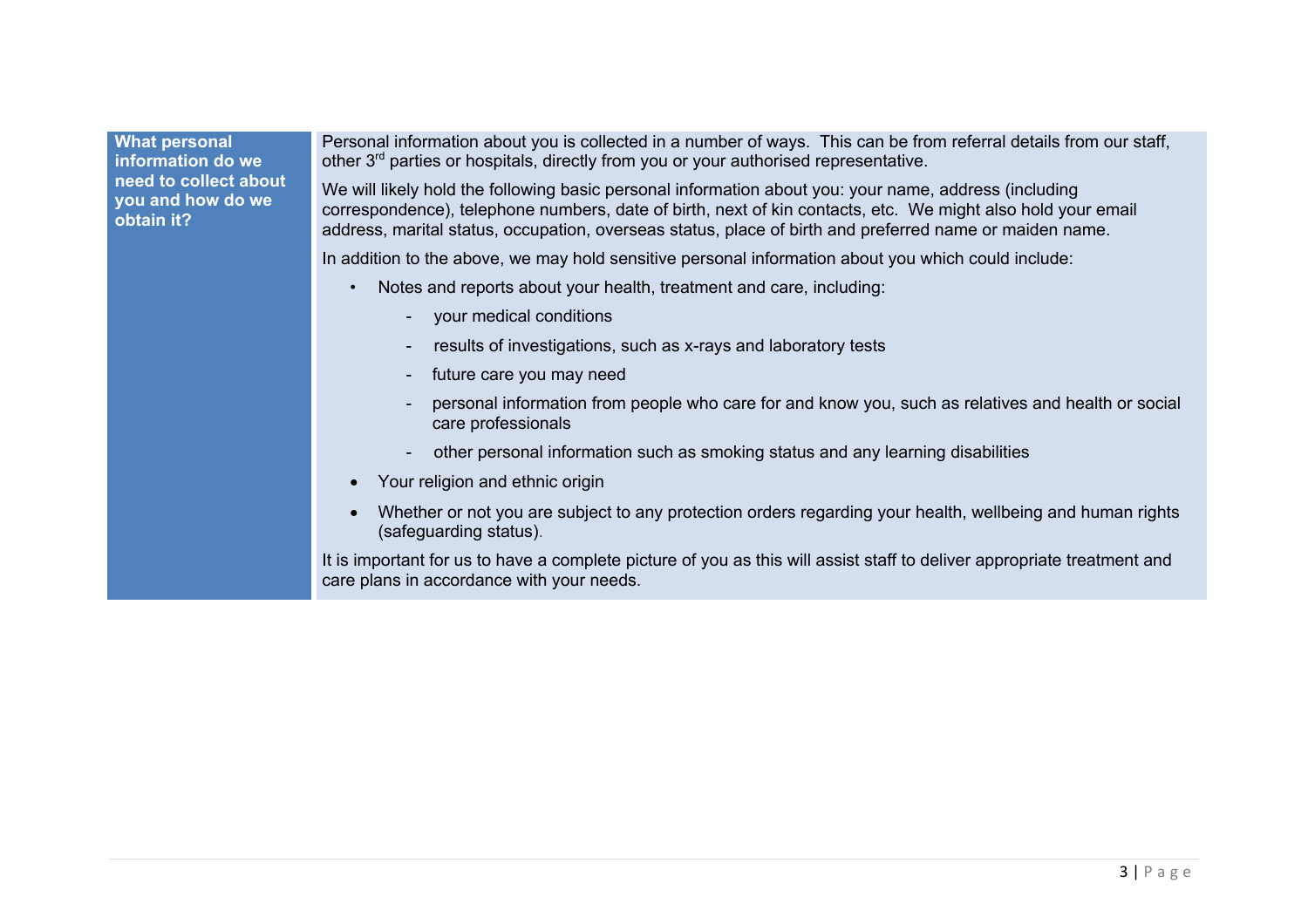| What do we do with                                   | Your records are used to directly, manage and deliver healthcare to you to ensure that:                                                                                                                                                                         |
|------------------------------------------------------|-----------------------------------------------------------------------------------------------------------------------------------------------------------------------------------------------------------------------------------------------------------------|
| your personal<br>information?                        | The staff involved in your care have accurate and up to date information to assess and advice on the most<br>appropriate care for you.                                                                                                                          |
|                                                      | Staff have the information they need to be able to assess and improve the quality and type of care you<br>receive.                                                                                                                                              |
| What we may do with<br>your personal<br>information. | Appropriate information is available if you see another healthcare professional, or are referred to a specialist<br>or another part of the NHS, social care or health provider.                                                                                 |
|                                                      | The personal information we collect about you may also be used to:                                                                                                                                                                                              |
|                                                      | Remind you about your appointments and send you relevant correspondence.                                                                                                                                                                                        |
|                                                      | review the care we provide to ensure it is of the highest standard and quality, e.g. through audit or service<br>improvement;                                                                                                                                   |
|                                                      | support the funding of your care, e.g. with commissioning organisations;                                                                                                                                                                                        |
|                                                      | prepare statistics on NHS performance to meet the needs of the population or for the Department of Health<br>and other regulatory bodies;                                                                                                                       |
|                                                      | help to train and educate healthcare professionals;                                                                                                                                                                                                             |
|                                                      | report and investigate complaints, claims and untoward incidents;                                                                                                                                                                                               |
|                                                      | report events to the appropriate authorities when we are required to do so by law;                                                                                                                                                                              |
|                                                      | review your suitability for research study or clinical trial                                                                                                                                                                                                    |
|                                                      | contact you with regards to patient satisfaction surveys relating to services you have used within our hospital<br>so as to further improve our services to patients                                                                                            |
|                                                      | Where possible, we will always look to anonymise/ pseudonymise your personal information so as to protect patient<br>confidentiality, unless there is a legal basis that permits us to use it and we will only use/ share the minimum<br>information necessary. |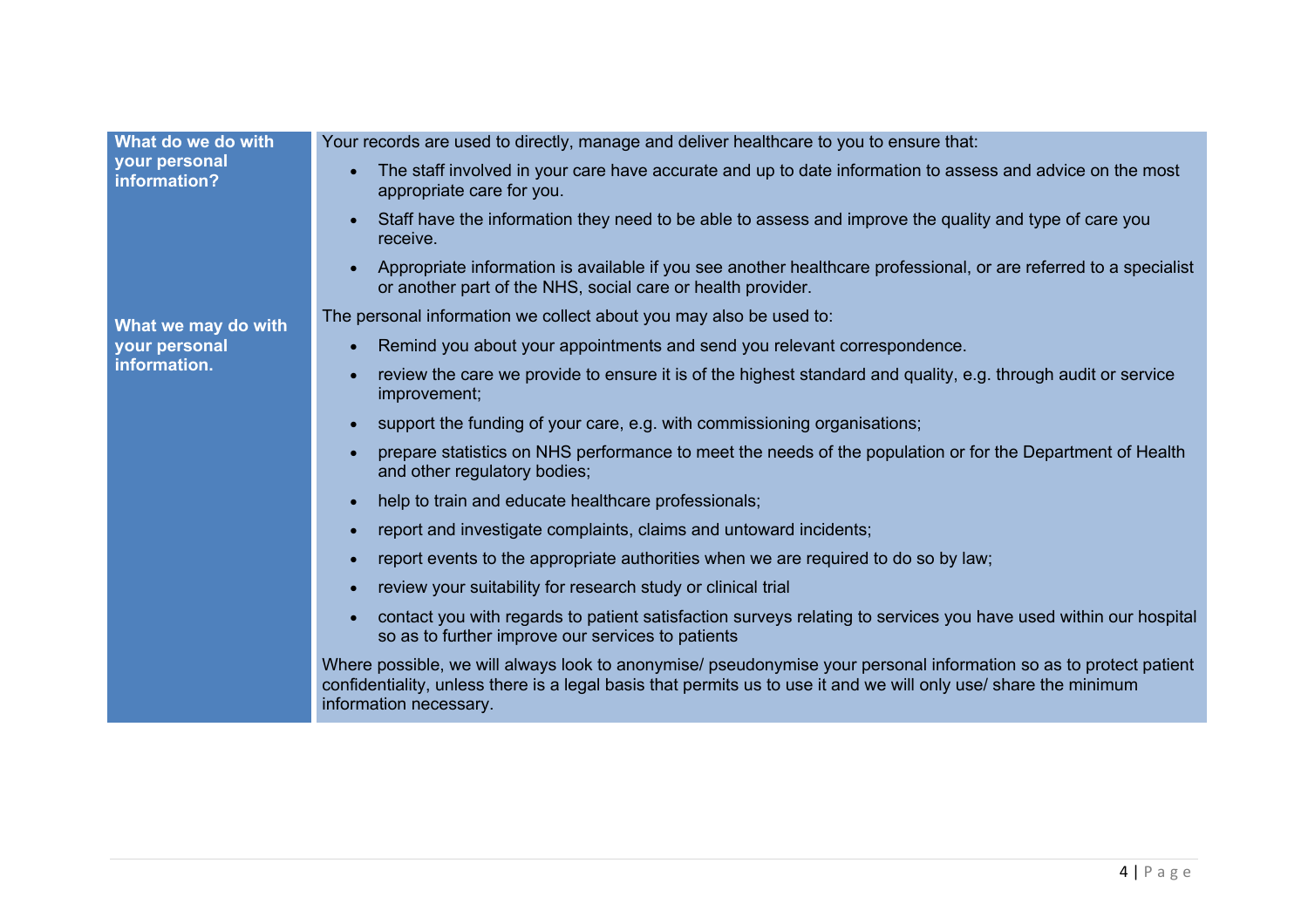## **Who do we share your information with and why?**

We may need to share relevant personal information with other NHS organisations. For example, we may share your information for healthcare purposes with health authorities such as NHS England, Public Health England, NHS Practice, other general practitioners (GPs), ambulance services, primary care agencies, etc. We will also share information with other parts of the NHS and those contracted to provide services to the NHS in order to support your healthcare needs.

We may need to share information from your health records with other non-NHS organisations from which you are also receiving care, such as Social Services or private care homes. However, we will not disclose any health information to third parties without your explicit consent unless there are circumstances, such as when the health or safety of others is at risk or where current legislation permits or requires it.

There are occasions where the Practice is required by law to share information provided to us with other bodies responsible for auditing or administering public funds, in order to prevent and detect fraud.

There may also be situations where we are under a duty to share your information, due to a legal requirement. This includes, but is not limited to, disclosure under a court order, sharing with the Care Quality Commission for inspection purposes, the police for the prevention or detection of crime or where there is an overriding public interest to prevent abuse or serious harm to others and other public bodies (e.g. HMRC for the misuse of public funds in order to prevent and detect fraud).

For any request to transfer your data internationally outside the UK/EU, we will make sure that an adequate level of protection is satisfied before the transfer.

The Practice is required to protect your personal information, inform you of how your personal information will be used, and allow you to decide if and how your personal information can be shared. Personal information you provide to the Practice in confidence will only be used for the purposes explained to you and to which you have consented. Unless, there are exceptional circumstances, such as when the health or safety of others is at risk, where the law requires it or there is an overriding public interest to do so. Where there is cause to do this, the Practice will always do its best to notify you of this sharing.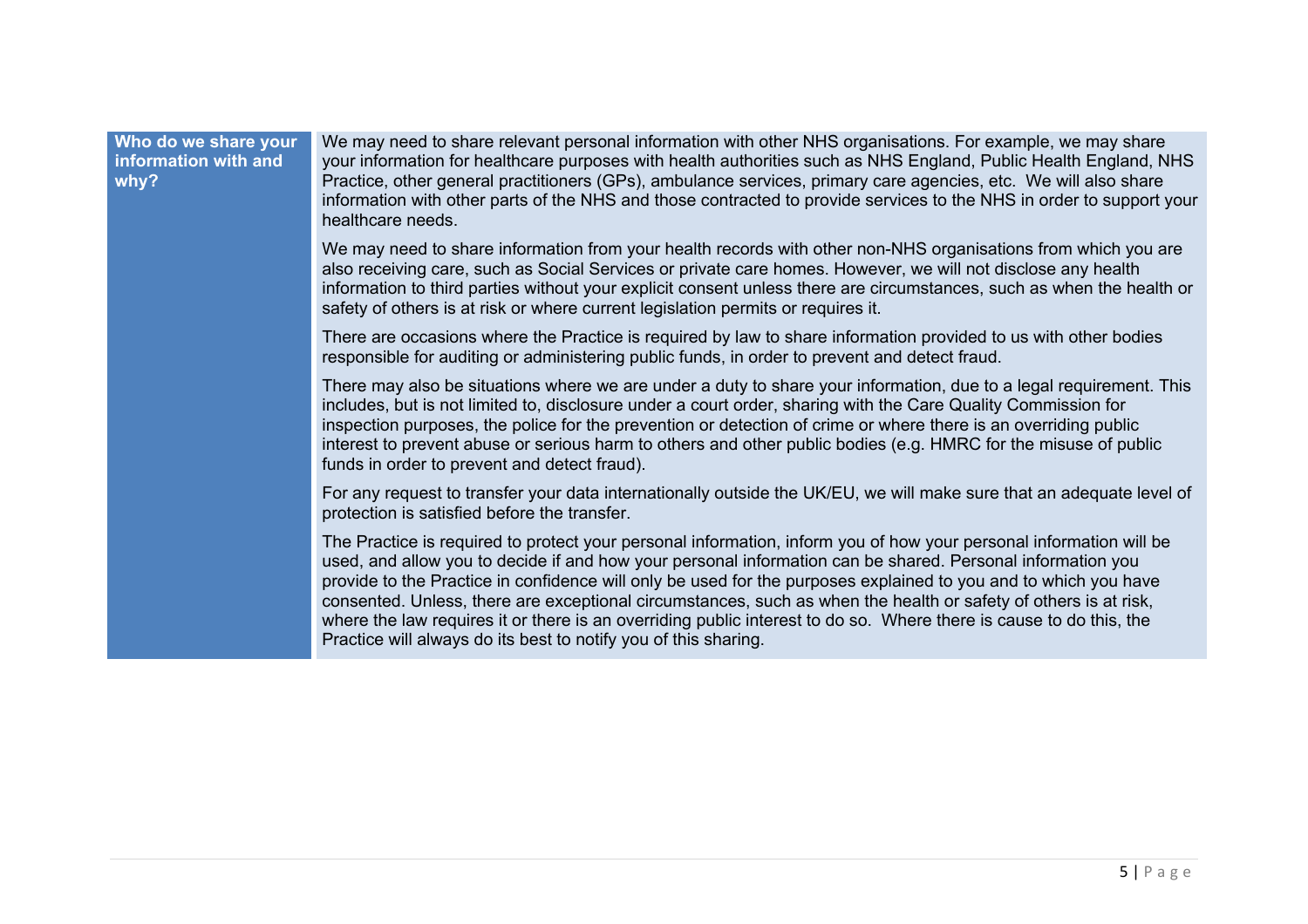| How we maintain your<br>records          | Your personal information is held in both paper and electronic forms for specified periods of time as set out in the<br>NHS Records Management Code of Practice for Health and Social Care and National Archives Requirements.                                                                                                  |
|------------------------------------------|---------------------------------------------------------------------------------------------------------------------------------------------------------------------------------------------------------------------------------------------------------------------------------------------------------------------------------|
|                                          | We hold and process your information in accordance with the Data Protection Act 2018 as amended by the GDPR<br>2016, as explained above. In addition, everyone working for the NHS must comply with the Common Law Duty of<br>Confidentiality and various national and professional standards and requirements.                 |
|                                          | We have a duty to:                                                                                                                                                                                                                                                                                                              |
|                                          | maintain full and accurate records of the care we provide to you;                                                                                                                                                                                                                                                               |
|                                          | keep records about you confidential and secure;                                                                                                                                                                                                                                                                                 |
|                                          | provide information in a format that is accessible to you.                                                                                                                                                                                                                                                                      |
|                                          |                                                                                                                                                                                                                                                                                                                                 |
|                                          | Use of Email - Some services in the Practice provide the option to communicate with patients via email. Please be<br>aware that the Practice cannot guarantee the security of this information whilst in transit, and by requesting this<br>service you are accepting this risk.                                                |
|                                          | Further information can be found in our Data Security and Protection policy/Information Governance policy, which<br>are available at: J:\Bethany MC\Policies and Protocols BMC\Data Security & Protection Policy                                                                                                                |
| How long do we keep<br>your information? | All records held by the Practice will be kept for the duration specified by national guidance from the Department of<br>Health. The Records Management Code of Practice for Health and Social Care 2016.                                                                                                                        |
|                                          | Records Management Code of Practice for Health and Social Care 2016                                                                                                                                                                                                                                                             |
|                                          | We will keep a copy of your information in our Practice for as long as you are registered with our Practice and If you<br>leave the practice we will ensure that a copy of anything we hold is passed on to your new GP. Your record status<br>will be marked as 'inactive' in our clinical system but it will not be deleted". |
|                                          | Confidential information is securely destroyed in accordance with this code of practice.                                                                                                                                                                                                                                        |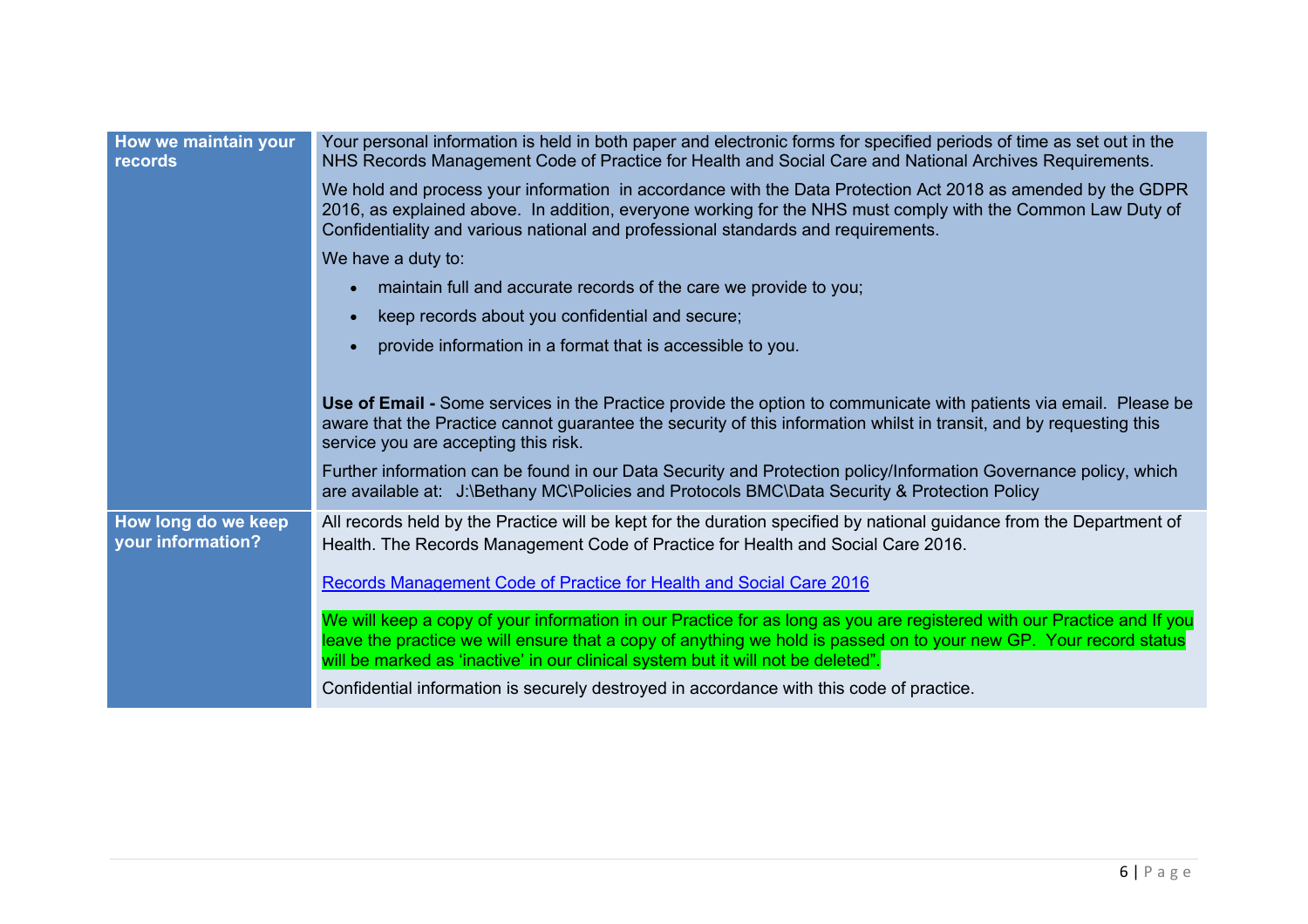| What are your rights?                            | If we need to use your personal information for any reasons beyond those stated above, we will discuss this with<br>you and ask for your explicit consent. The Data Protection Act 2018 gives you certain rights, including the right to:                                                                                                                                                                                                                                                                                                                                                                                                                                                                                                                                                  |
|--------------------------------------------------|--------------------------------------------------------------------------------------------------------------------------------------------------------------------------------------------------------------------------------------------------------------------------------------------------------------------------------------------------------------------------------------------------------------------------------------------------------------------------------------------------------------------------------------------------------------------------------------------------------------------------------------------------------------------------------------------------------------------------------------------------------------------------------------------|
|                                                  | Request access to the personal data we hold about you, e.g. in health records. The way in which you can<br>access your own health records is further explained in our <b>Access to Health Record Policy and Disclosure of</b><br><b>Personal Data Procedure</b>                                                                                                                                                                                                                                                                                                                                                                                                                                                                                                                            |
|                                                  | A copy can be found on our website                                                                                                                                                                                                                                                                                                                                                                                                                                                                                                                                                                                                                                                                                                                                                         |
|                                                  | Request the correction of inaccurate or incomplete information recorded in our health records, subject to<br>certain safeguards. This is also explained in our "Access to Health Record Policy and Disclosure of<br>Personal Data Procedure".                                                                                                                                                                                                                                                                                                                                                                                                                                                                                                                                              |
|                                                  | Object to the use of your personal information: In certain circumstances you may also have the right to<br>'object' to the processing (i.e. sharing) of your information. Where the Practice processes personal data<br>about you on the basis of being required to do so for the performance of a task in the public interest/exercise<br>of official authority, you have a right to object to the processing. You must have an objection on grounds<br>relating to your particular situation. If you raise an objection, we will no longer process the personal data<br>unless we can demonstrate compelling legitimate grounds for the processing which override your interests,<br>rights and freedoms or the processing is for the establishment, exercise or defence of legal claims |
|                                                  | Refuse/withdraw consent to the sharing of your health records: Under the Data Protection Act 2018, we are<br>authorised to process, i.e. share, your health records 'for the management of healthcare systems and<br>services'. Your consent will only be required if we intend to share your health records beyond these<br>purposes, as explained above (e.g. research). Any consent form you will be asked to sign will give you the<br>option to 'refuse' consent and will explain how you can 'withdraw' any given consent at a later time. The<br>consent form will also warn you about the possible consequences of such refusal/withdrawal.                                                                                                                                        |
|                                                  | Request your personal information to be transferred to other providers on certain occasions.                                                                                                                                                                                                                                                                                                                                                                                                                                                                                                                                                                                                                                                                                               |
| <b>National Data Opt-Out</b><br><b>Programme</b> | Bethany Medical Centre is one of many organisation working in the health and care system to improve care for<br>patients and the public. The information collected about you whenever you use a health or care service can be<br>provided to other approved organisations, where there is a legal basis, to help with planning services, improving<br>quality and standards of care provided, monitoring safety, research into developing new treatments and preventing<br>illness.                                                                                                                                                                                                                                                                                                        |
|                                                  |                                                                                                                                                                                                                                                                                                                                                                                                                                                                                                                                                                                                                                                                                                                                                                                            |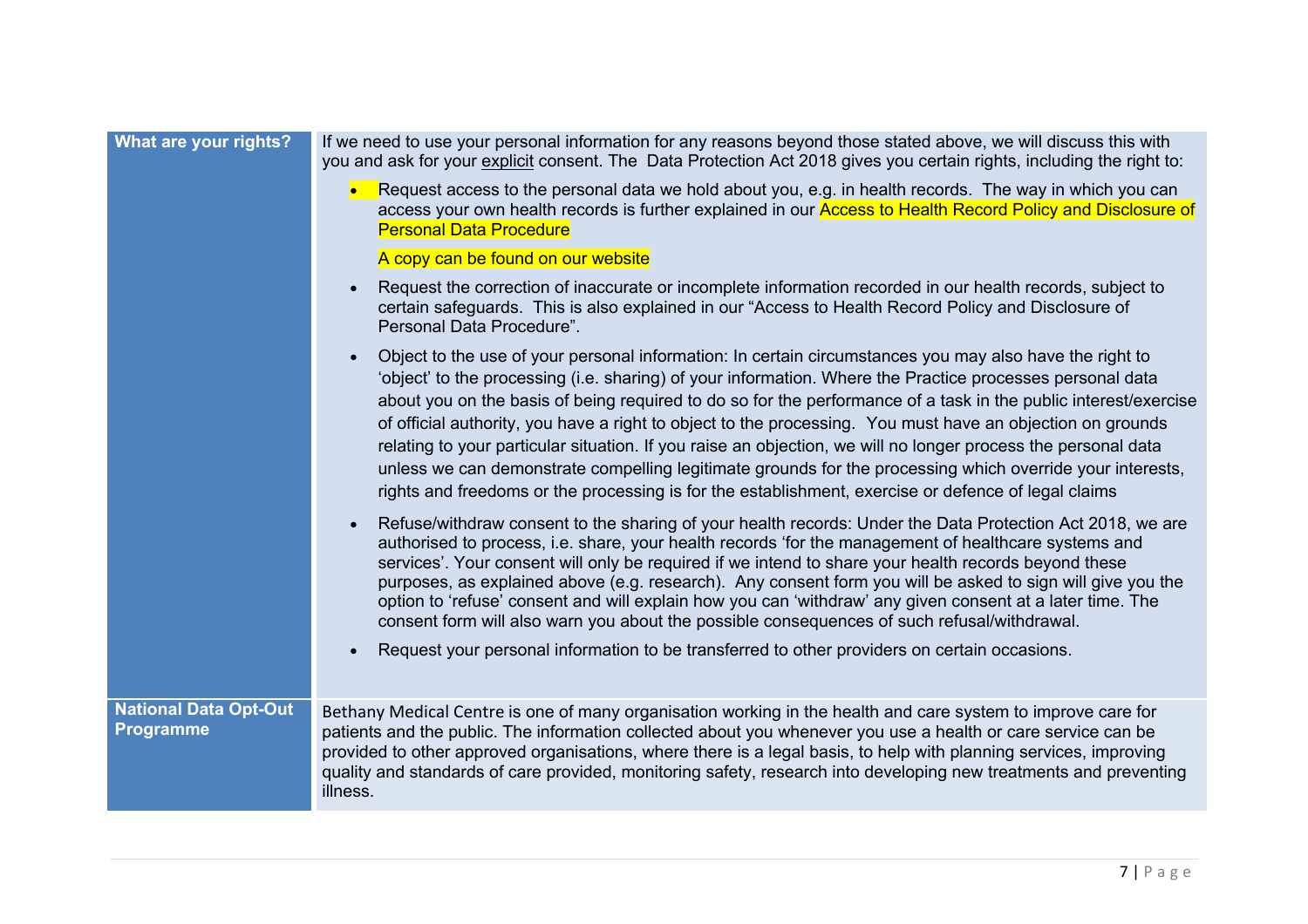| All these uses help to provide better health care for you, your family and future generations. Confidential personal<br>information about your health and care is only used in this way where allowed by law and would never be used for<br>insurance or marketing purposes without your explicit consent.       |
|------------------------------------------------------------------------------------------------------------------------------------------------------------------------------------------------------------------------------------------------------------------------------------------------------------------|
| Most of the time, anonymised data is used for research and planning so that you cannot be identified in which case<br>your confidential patient information isn't needed.                                                                                                                                        |
| You have a choice about whether you want your confidential patient information to be used in this way. If you are<br>happy with this use of information you do not need to do anything. If you do choose to opt-out your confidential<br>patient information will still be used to support your individual care. |
| You can find out more about the wider use of confidential personal information and to register your choice to opt out<br>by visiting https://www.nhs.uk/your-nhs-data-matters/                                                                                                                                   |

| <b>Practice Information</b><br><b>Governance Lead</b> | Please contact the Practice Information Governance Lead: Dr Anna Emmott |
|-------------------------------------------------------|-------------------------------------------------------------------------|
|                                                       | 01744 734128                                                            |
|                                                       | https://www.bethanymedical.co.uk                                        |
| <b>OR</b>                                             | <b>Craig Walker</b>                                                     |
| <b>Data Protection Officer</b>                        | Head of Information Governance and Quality Assurance: Craig Walker      |
|                                                       | Information Governance Team                                             |
|                                                       | St Helens & Knowsley Teaching Hospitals NHS Trust                       |
|                                                       | Alexandra Business Park<br><b>Court Building</b>                        |
|                                                       | <b>Prescot Road</b>                                                     |